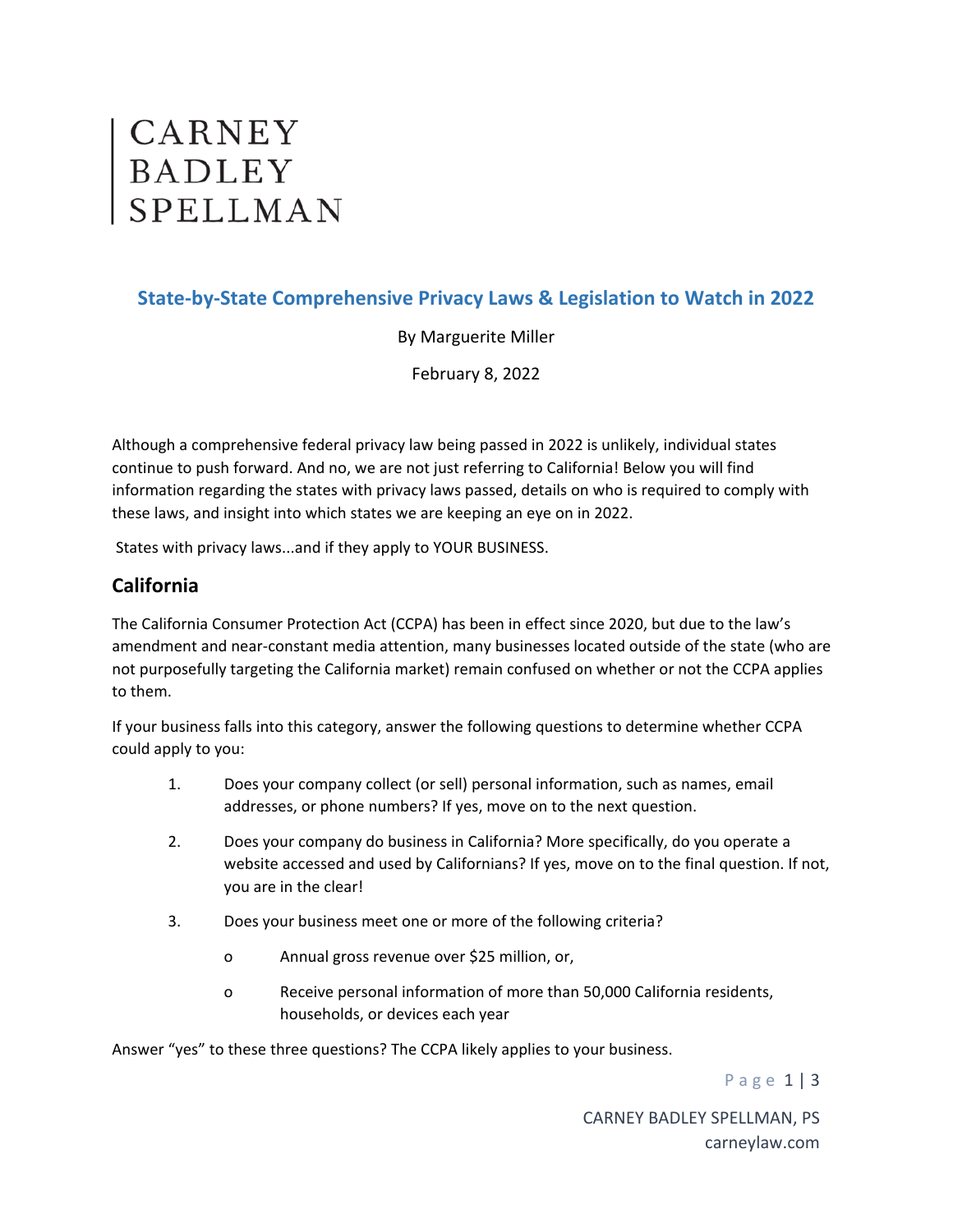If you think the CCPA may apply to your business, give us a call. We would love to answer your questions and can assist un getting your company in tip-top shape.

As a note, California recently passed the California Privacy Rights Act ("CPRA"), which replaces the existing CCPA beginning in 2023. Requirements under the CPRA have not yet been published, but once they are, we will be at the ready!

Penalties for non-compliance range from \$2,500 to \$7,500 for actions brought by the State of California. Additionally, Consumer's may file private lawsuits in which penalties range from \$100 to \$750 per violation or the cost of actual damages, whichever is higher.

# **Colorado**

The Colorado Privacy Act (CPA) goes into effect in less than a year, on January 1, 2023, so now is the perfect time to ensure your business will be compliant.

The CPA applies to companies who conduct business in Colorado, including operating a website accessed and used by Coloradans, who also meet one of the following criteria:

- 1. Do you collect, control or process personal data of over 100,000 Colorado residents each year? or,
- 2. Do you collect, control, or process personal data of at least 25,000 consumers and derive revenue (or receive a discount on the price of goods or services) from the sale of personal data?

If you think the CPA is going to apply to your business, let us know and we can work with your company to ensure compliance into the New Year!

Fun Fact: Unlike the CCPA or the VCDPA, the Colorado law does apply to non-profit organizations.

Penalties for non‐compliance range from \$2,000 to \$20,000 per violation, or between \$10,000 to \$50,000 per violation against an elderly person.

# **Virginia**

The Virginia Consumer Data Protection Act (VCDPA) goes into effect in less than a year, on January 1, 2023. So as with the CPA, now is the perfect time to ensure your business will be compliant.

The VCDPA applies to companies who conduct business in Virginia, likely including operating a website accessed and used by Virginians, who also meet one of the following criteria:

- 1. Do you collect, control, or process the personal data of over 100,000 Virginia residents a year? or,
- 2. Do you derive over 50% of gross revenue from the sale of personal data and collect, control, or process the personal data of over 25,000 Virginia residents a year?

Page 2 | 3

CARNEY BADLEY SPELLMAN, PS carneylaw.com